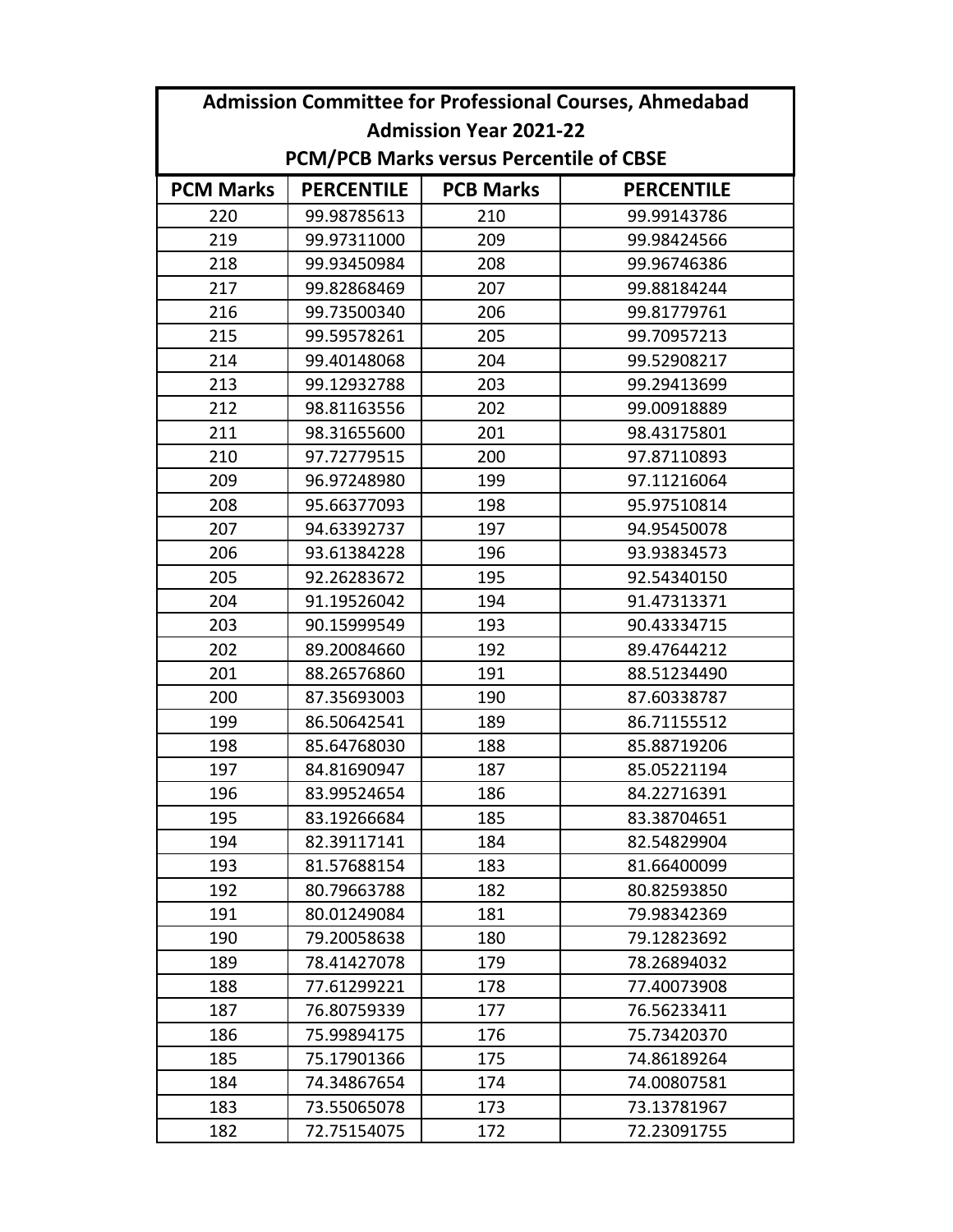| 181 | 71.95438242 | 171 | 71.30654867 |
|-----|-------------|-----|-------------|
| 180 | 71.16329602 | 170 | 70.34793122 |
| 179 | 70.33816341 | 169 | 69.42869962 |
| 178 | 69.50132065 | 168 | 68.52179750 |
| 177 | 68.68225997 | 167 | 67.53201385 |
| 176 | 67.83869471 | 166 | 66.60011028 |
| 175 | 66.96672146 | 165 | 65.62539600 |
| 174 | 66.10667523 | 164 | 64.66472363 |
| 173 | 65.24272560 | 163 | 63.71603826 |
| 172 | 64.38311308 | 162 | 62.75947572 |
| 171 | 63.52263314 | 161 | 61.84812129 |
| 170 | 62.64068457 | 160 | 60.91964258 |
| 169 | 61.76892817 | 159 | 59.85690948 |
| 168 | 60.89500323 | 158 | 58.85822120 |
| 167 | 60.00156135 | 157 | 57.85405315 |
| 166 | 58.99210215 | 156 | 56.73960470 |
| 165 | 58.00996665 | 155 | 55.65358257 |
| 164 | 56.99595349 | 154 | 54.60454889 |
| 163 | 55.99712017 | 153 | 53.55448776 |
| 162 | 55.02040604 | 152 | 52.57018388 |
| 161 | 54.05149868 | 151 | 51.55026149 |
| 160 | 53.08909697 | 150 | 50.53205152 |
| 159 | 52.12908067 | 149 | 49.55562481 |
| 158 | 51.19031613 | 148 | 48.58330793 |
| 157 | 50.24569652 | 147 | 47.63393759 |
| 156 | 49.31257021 | 146 | 46.70956871 |
| 155 | 48.39787656 | 145 | 45.75780097 |
| 154 | 47.48209863 | 144 | 44.83377457 |
| 153 | 46.57889829 | 143 | 43.90358343 |
| 152 | 45.70584077 | 142 | 42.93092406 |
| 151 | 44.81066405 | 141 | 41.94662018 |
| 150 | 43.92741435 | 140 | 41.02396372 |
| 149 | 43.03722530 | 139 | 40.06740118 |
| 148 | 42.12795302 | 138 | 39.14029241 |
| 147 | 41.17943002 | 137 | 38.20736139 |
| 146 | 40.25671274 | 136 | 37.30148673 |
| 145 | 39.27479410 | 135 | 36.33773199 |
| 144 | 38.35424537 | 134 | 35.40548594 |
| 143 | 37.45191244 | 133 | 34.47974711 |
| 142 | 36.56454250 | 132 | 33.60264125 |
| 141 | 35.68606361 | 131 | 32.74745448 |
| 140 | 34.83512528 | 130 | 31.87856827 |
| 139 | 33.96813969 | 129 | 31.04050578 |
| 138 | 33.14300708 | 128 | 30.22984215 |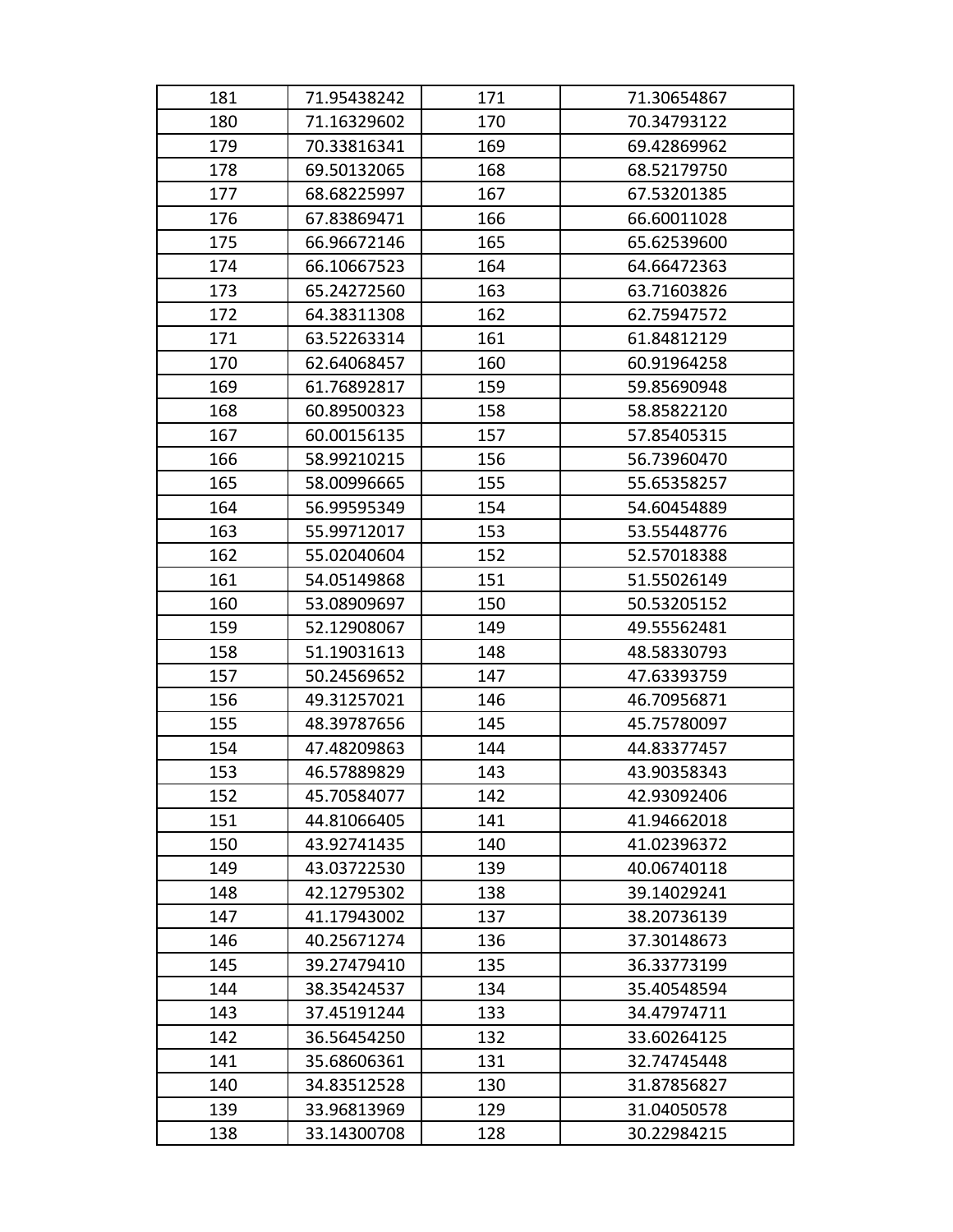| 137 | 32.31939246 | 127 | 29.41986349 |
|-----|-------------|-----|-------------|
| 136 | 31.50575316 | 126 | 28.63796865 |
| 135 | 30.73093087 | 125 | 27.82216773 |
| 134 | 29.94786810 | 124 | 26.99335235 |
| 133 | 29.16393791 | 123 | 26.19227832 |
| 132 | 28.40993369 | 122 | 25.40113637 |
| 131 | 27.65029124 | 121 | 24.63396842 |
| 130 | 26.88761282 | 120 | 23.85001867 |
| 129 | 26.09652642 | 119 | 23.07394609 |
| 128 | 25.31411421 | 118 | 22.30061339 |
| 127 | 24.54449644 | 117 | 21.54235007 |
| 126 | 23.78398657 | 116 | 20.80326594 |
| 125 | 23.03236775 | 115 | 20.05870205 |
| 124 | 22.26340054 | 114 | 19.32989249 |
| 123 | 21.48706027 | 113 | 18.59697311 |
| 122 | 20.75474153 | 112 | 17.91302918 |
| 121 | 20.01418231 | 111 | 17.21744074 |
| 120 | 19.29270630 | 110 | 16.54856618 |
| 119 | 18.59898772 | 109 | 15.89304857 |
| 118 | 17.88466793 | 108 | 15.12588062 |
| 117 | 17.22304386 | 107 | 14.43131963 |
| 116 | 16.56966028 | 106 | 13.71860691 |
| 115 | 15.93839588 | 105 | 13.05212975 |
| 114 | 15.30995060 | 104 | 12.39969450 |
| 113 | 14.58196896 | 103 | 11.76095869 |
| 112 | 13.91947747 | 102 | 11.14003213 |
| 111 | 13.28344227 | 101 | 10.53622985 |
| 110 | 12.64458795 | 100 | 9.98106054  |
| 109 | 12.06883840 | 99  | 9.44952275  |
| 108 | 11.45578981 | 98  | 8.91113524  |
| 107 | 10.87245033 | 97  | 8.38815958  |
| 106 | 10.30429069 | 96  | 7.89052787  |
| 105 | 9.76215363  | 95  | 7.41961005  |
| 104 | 9.23606382  | 94  | 6.92780059  |
| 103 | 8.73035837  | 93  | 6.45996513  |
| 102 | 8.24547099  | 92  | 6.02124096  |
| 101 | 7.78075110  | 91  | 5.60614830  |
| 100 | 7.33186161  | 90  | 5.21297473  |
| 99  | 6.87776761  | 89  | 4.83726792  |
| 98  | 6.42519159  | 88  | 4.47389060  |
| 97  | 5.99061452  | 87  | 4.10366357  |
| 96  | 5.56883189  | 86  | 3.75946545  |
| 95  | 5.19323933  | 85  | 3.45088584  |
| 94  | 4.81374339  |     |             |